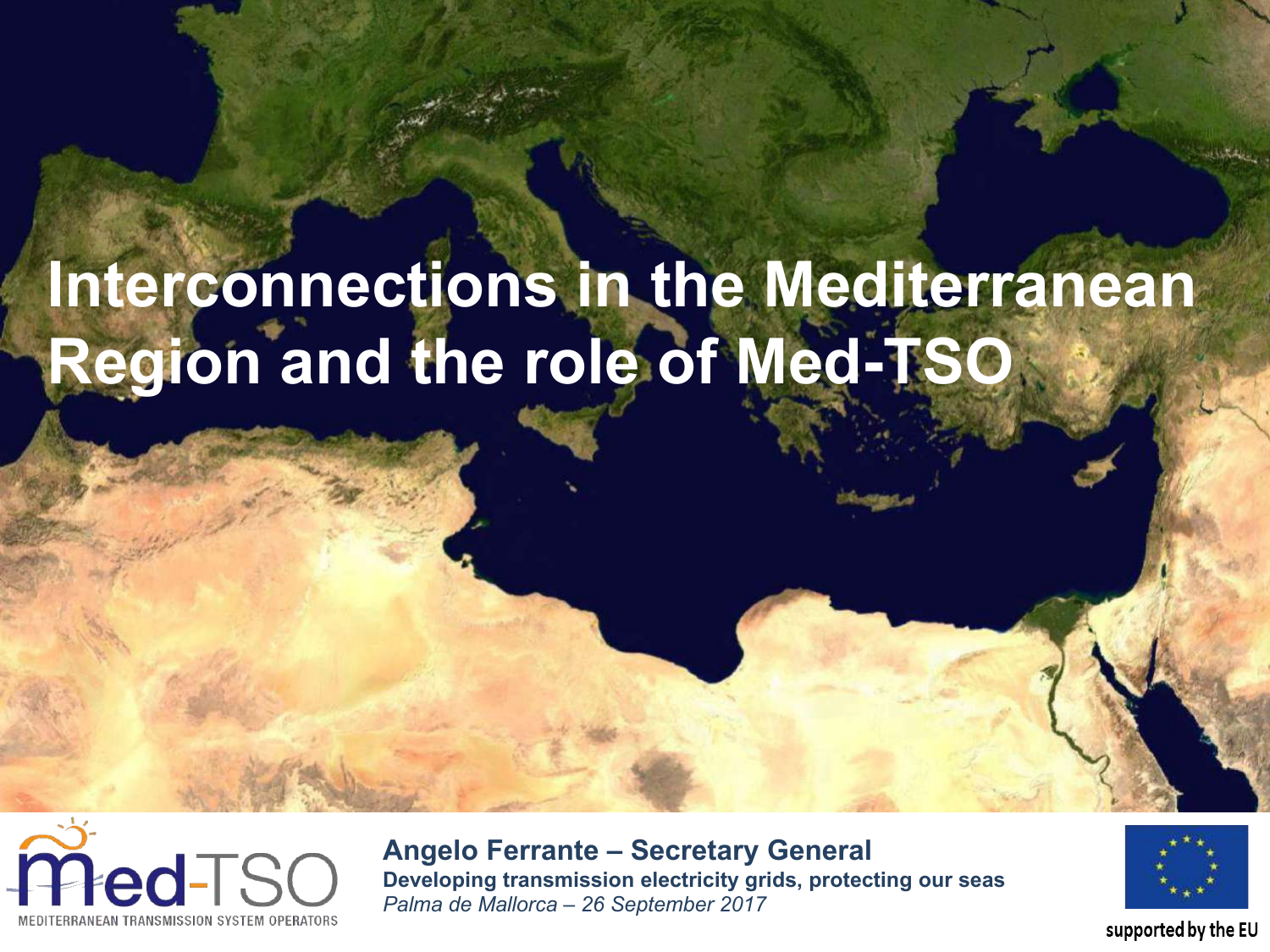



- The context and the role of Med-TSO
- Cooperation in the Mediterranean Region
- Current and future activities: MPI & MPII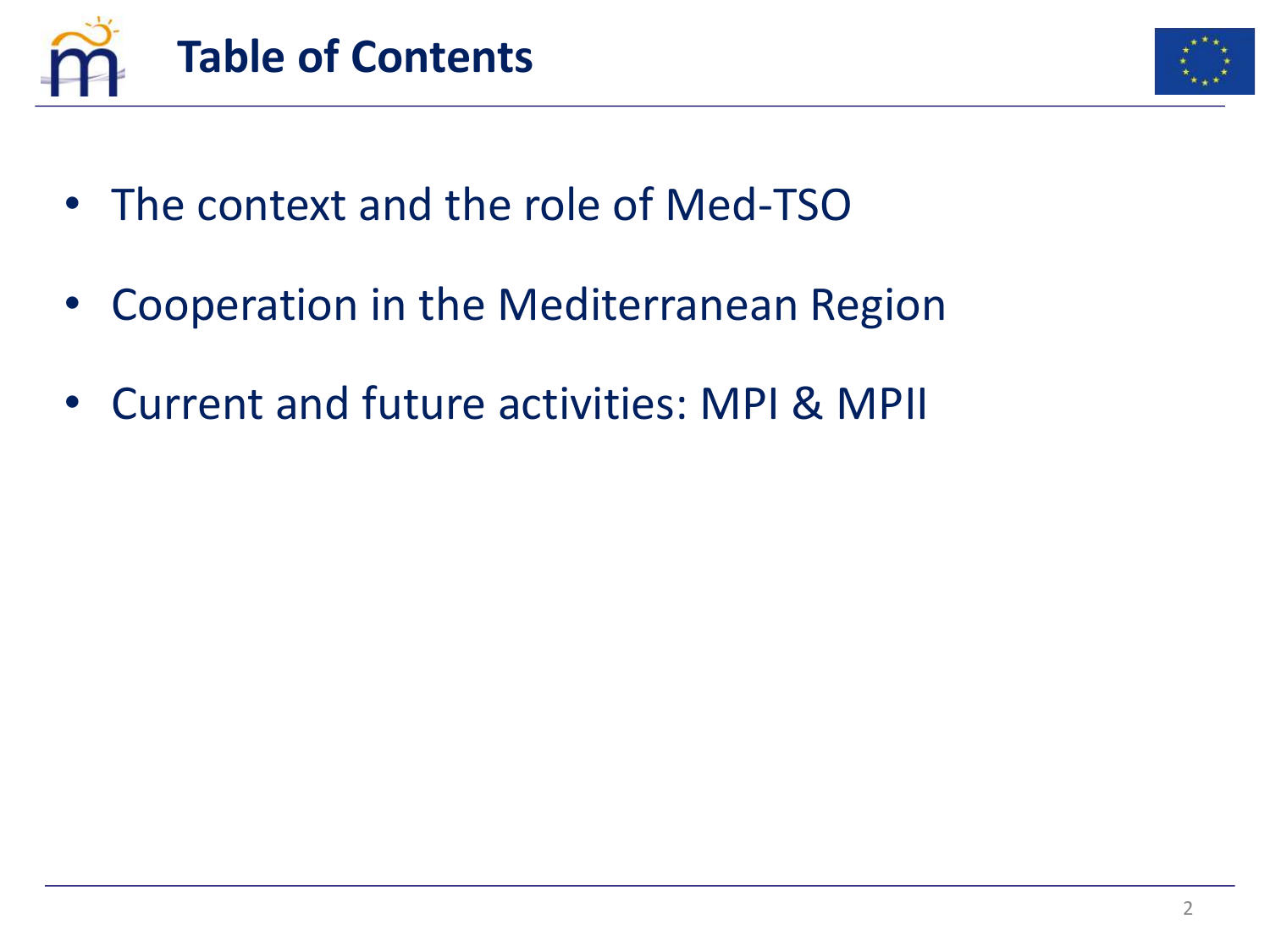

## **Med-TSO** at a glance





- **20** members from **18** Mediterranean countries
- **8,5 million** km2 ca covered
- About **500 million** of people served
- Almost **544.000 MW** of installed capacity
- Around **400.000 km** of transmission lines
- More than **1600TWh** of electricity consumption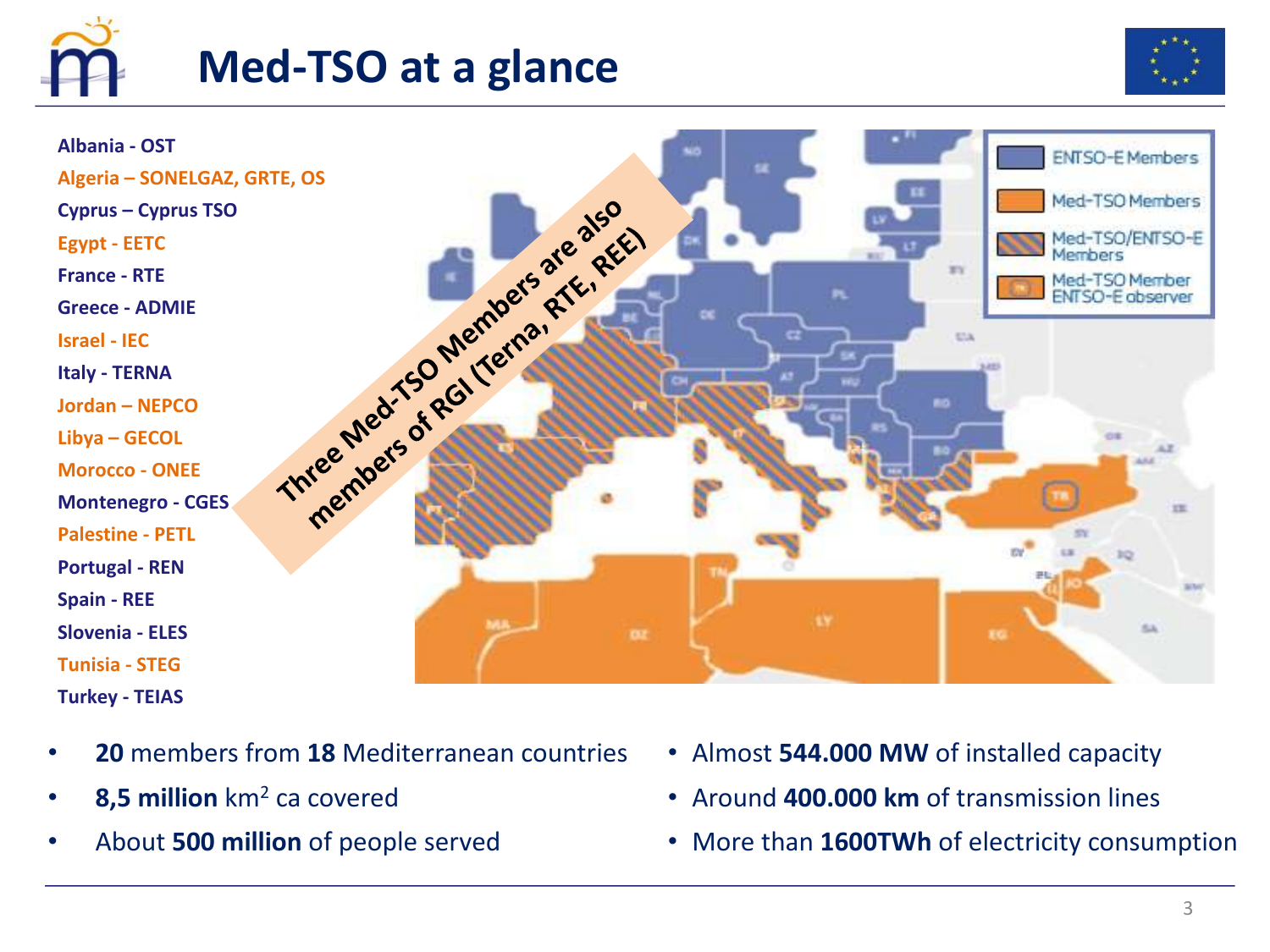

**European Commission:** Med Project is the first step of a Roadmap, need to continue the cooperation with EC (DG NEAR & DG ENERGY)





**MEDREG (Mediterranean Energy Regulators):** cooperation framework since 2014; to be further strengthened not only in the frame of the REM platform

**UfM (Union for the Mediterranean)** Consolidate and structure the contribution to the roadmap and work programme of the *REM Platform* (jointly with MEDREG)



Union pour la Méditerranée Union for the Mediterranean الإتحاد من أجل المتو سط



**NDAs signed on Feb & Nov 2016** for providing Med-TSO an extract of the **TYNDP data** and market study results

- § Preparation and update of a **Joint HV Electricity Grid Map** through an exchange of geographical data between the two Associations
- § **Long-term joint cooperation agreement** (to be signed shortly)

Further cooperation ongoing with other regional stakeholders for bridging effectively EU and Arab countries (AUE, LAS, COMELEC, MEDELEC, MEDENER, OME, RES4MED)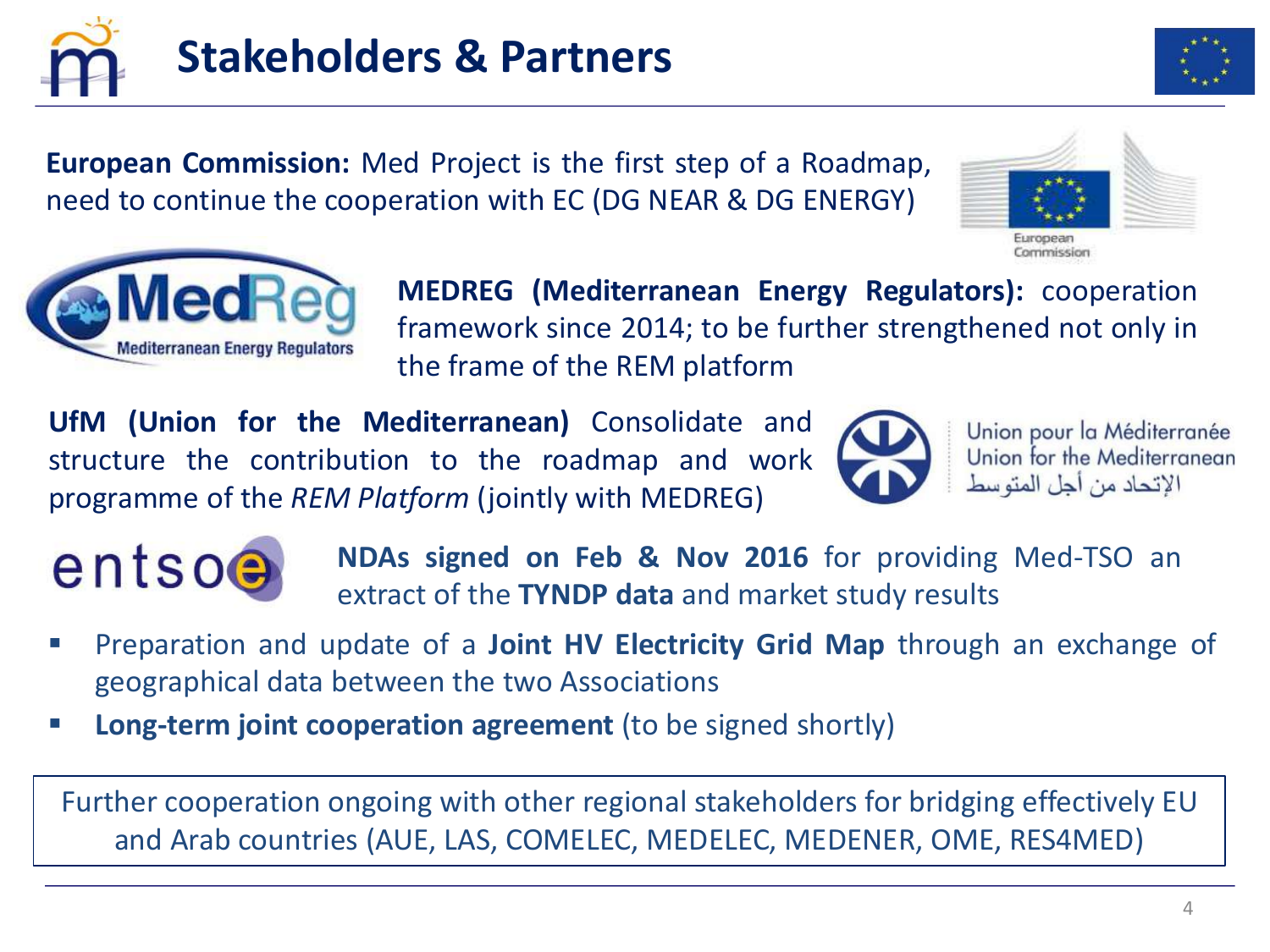

- Established in **2012**
- Technical platform that, using multilateral cooperation as a strategy of regional development, facilitates the integration of the MPS and foster security and socio – economic development



#### **Multi-lateral dimension & energy transition**

#### **Europe**

- load demand stagnation
- huge increase in **RES** production
- § overcapacity

#### **Non EU countries**

- average load demand increase of about 5% /yr
- limited financial capabilities (mkt fragmentation

**Benefits of new infrastructures fully exploited only in a multi-lateral dimension**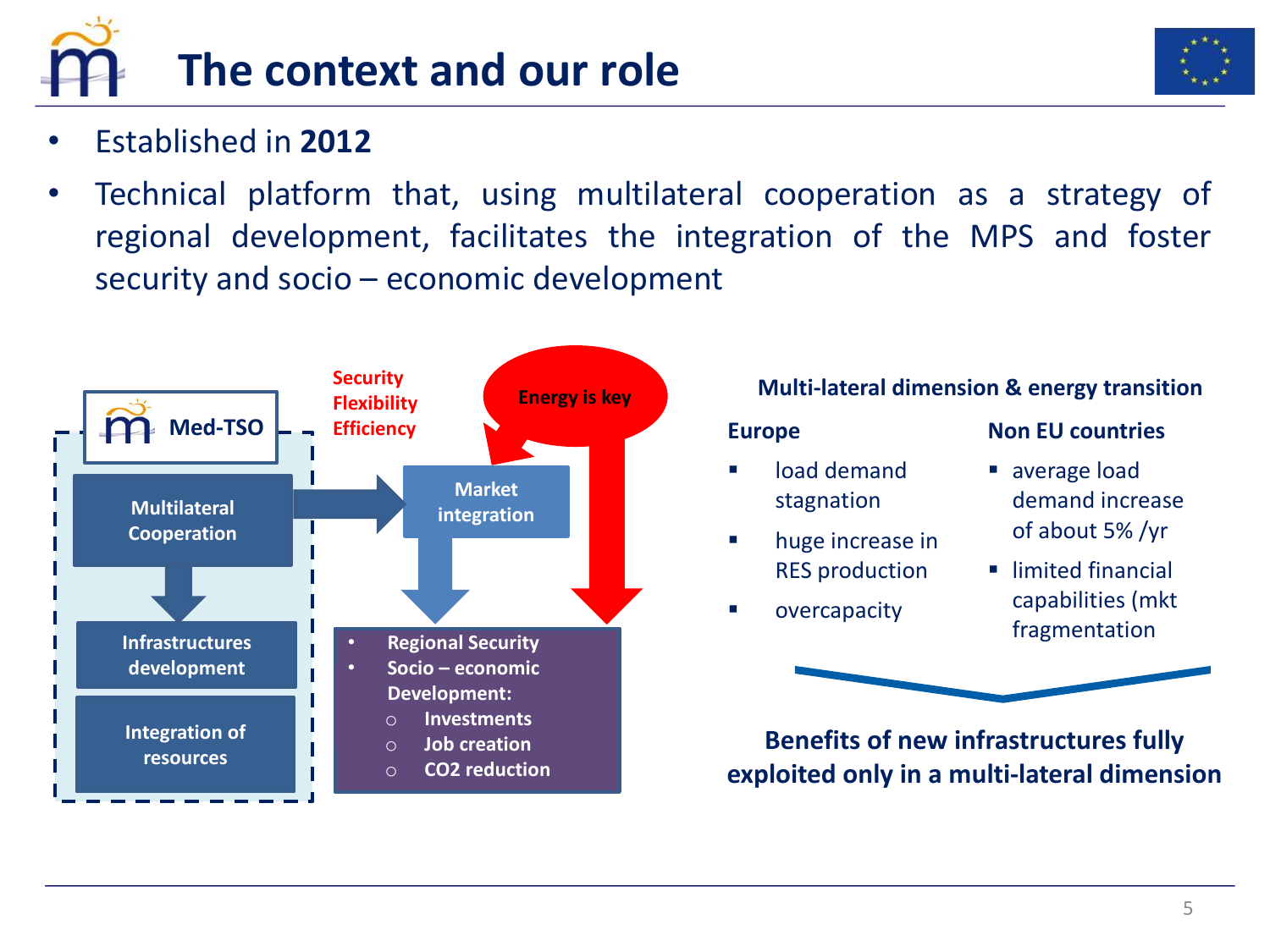



## § **Technical**

- $\checkmark$  Med-TSO initiative
- $\checkmark$  Med Project example of cooperation: CTRF + Roadmap, DBMED + Master Plan (rules, methodologies, scenarios), Operation coordination

## § **Financial**

- $\checkmark$  first projects as a flying wheel for future investments
- $\checkmark$  Non market-only-driven investments: new criteria and need of appropriate CBA and CBCA (TUN-ITA case)

# § **Political/Institutional**

- $\checkmark$  UfM platforms
- $\nu$  Med-TSO/MEDREG cooperation
- **Gradual approach**
- **No one-size-fitsall solutions**
- Sub-regional **approach**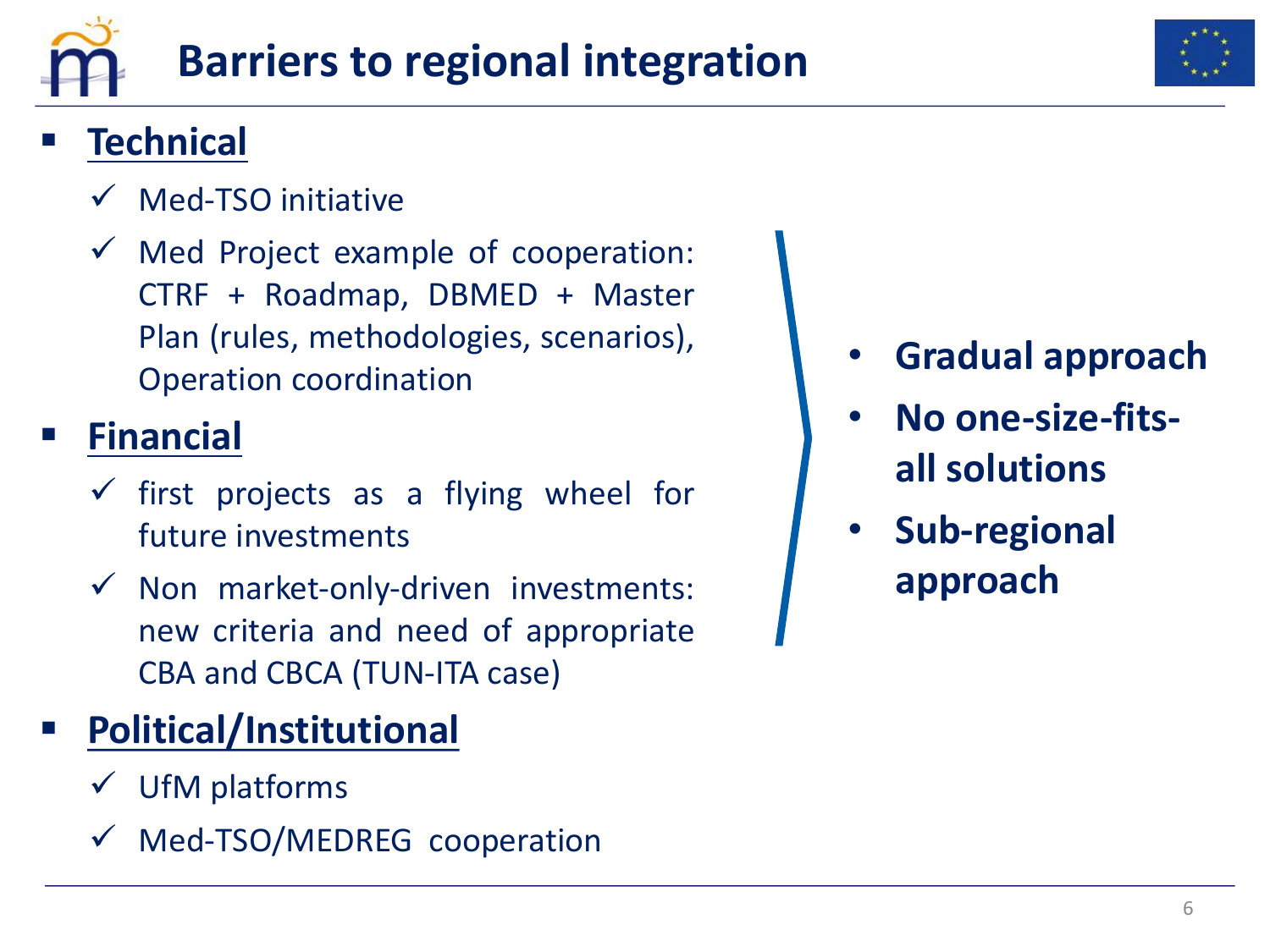



- Launched by the EC under the project "Paving the Way for the Mediterranean Solar Plan"
- $\checkmark$  Presented in Brussels on 11 Dec 2013 (UfM Ministerial Meeting)
- $\checkmark$  10-years time horizon (2013 2022)
- Forecasted Peak-Demand increase of about 90 GW (Eastern and Western Mediterranean Countries)
- ü Connection of about **150 GW** (**15% RES**) of new **generation capacity**, for a planned investment of **220-250 BEUR in 10 years**
- ü New **International Exchanges scenarios**



- $\checkmark$  A **realistic set of grid infrastructures**, to be realized according to the NDP of each Country
- v Identification of 33,000 km new HV transmission lines and assessment of the related investments (about **20 BEUR**)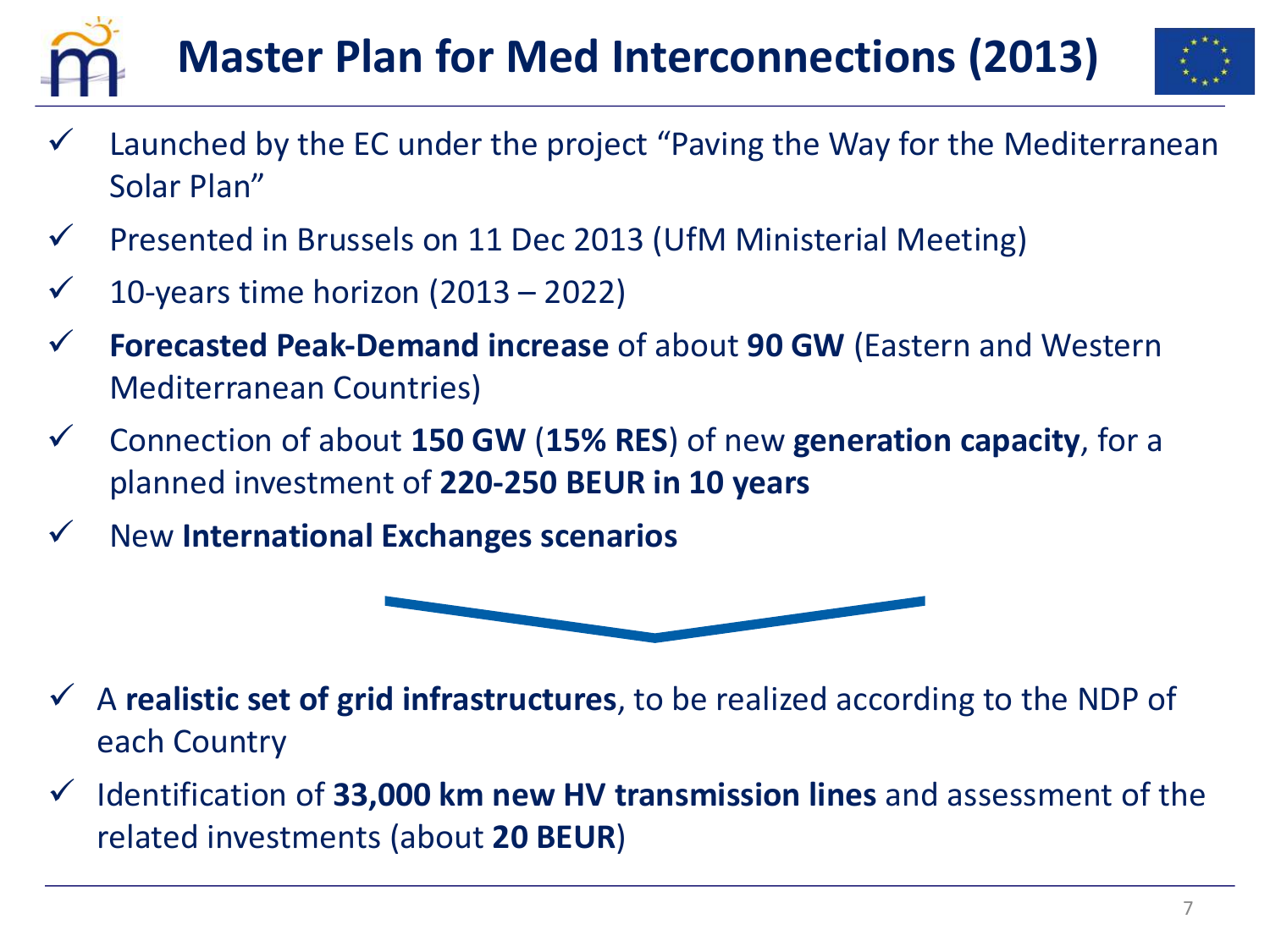# **An improved approach: the Med Project**



- Interconnections usually neglected in the NDPs: systems as electrical islands /non shared assumptions with the neighbors
- Need for common grounds in planning future integrations (also common grid data and scenarios)
- Med Project gathers data from TSOs (bottom  $-$  up approach) and delivers shared methodologies and scenarios for an integrated RDP (benefits / externalities in a regional perspective)
- Data uncertainties from countries facing political and social turmoil (only estimated)
- Analysis of corridors  $\rightarrow$  assessment of benefits (costs estimated by promoters)
- Several agreed snapshots for every corridor, different internal grid models for assessing internal reinforcements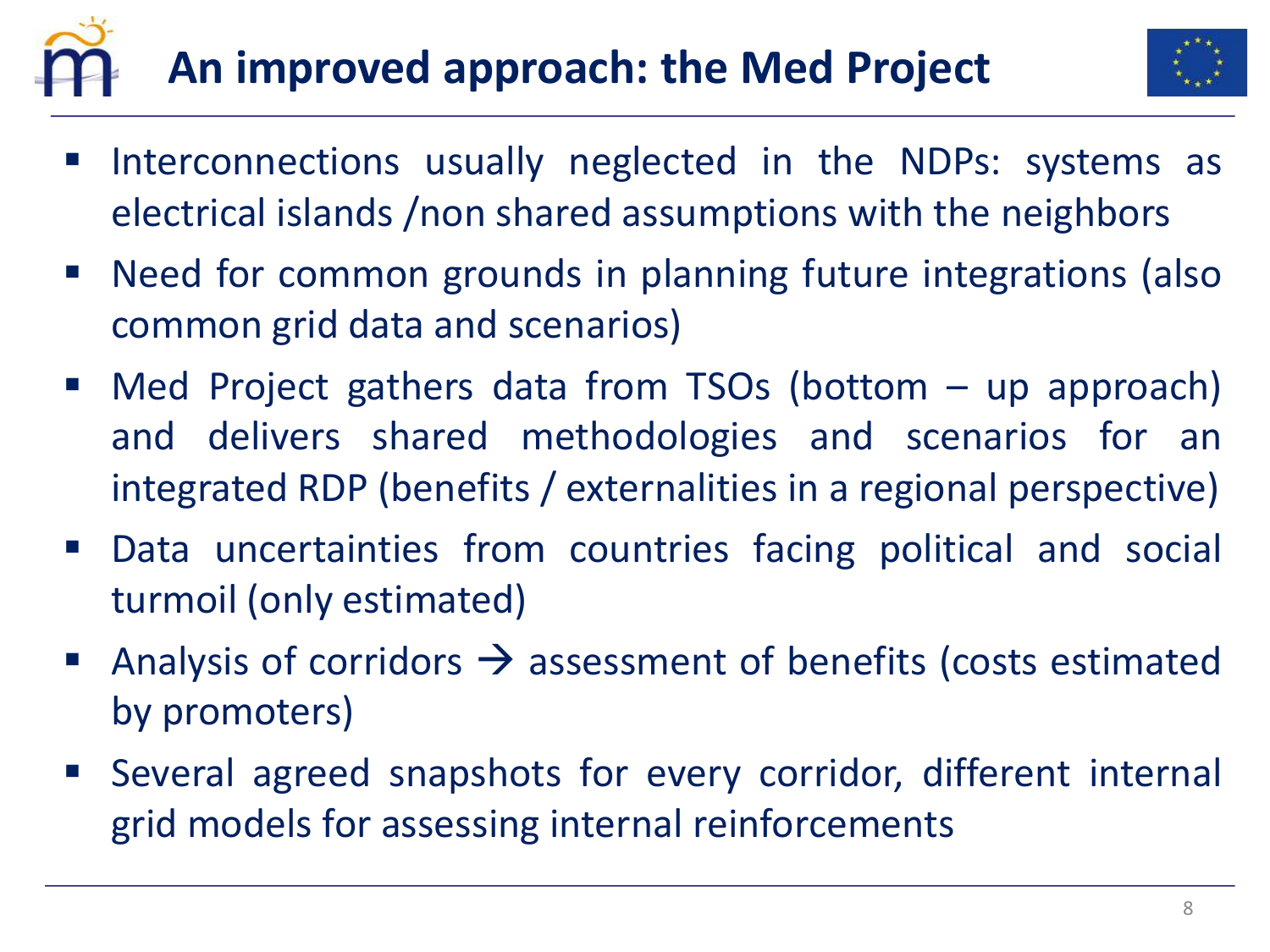



3-yearly EC-DG NEAR grant (02.2015 – 01.2018)

- **Rules -** common set of basic rules;
- **Infrastructure** guidelines for Network Planning and implementing a Euro-Mediterranean Electricity Reference Grid;
- **International Electricity Exchanges -** development of a Mediterranean Electricity System;
- **Knowledge Sharing -** establishing a forum among the relevant professionals working
- **Med-TSO Database creation of** a Mediterranean database

**Mediterranean project** 

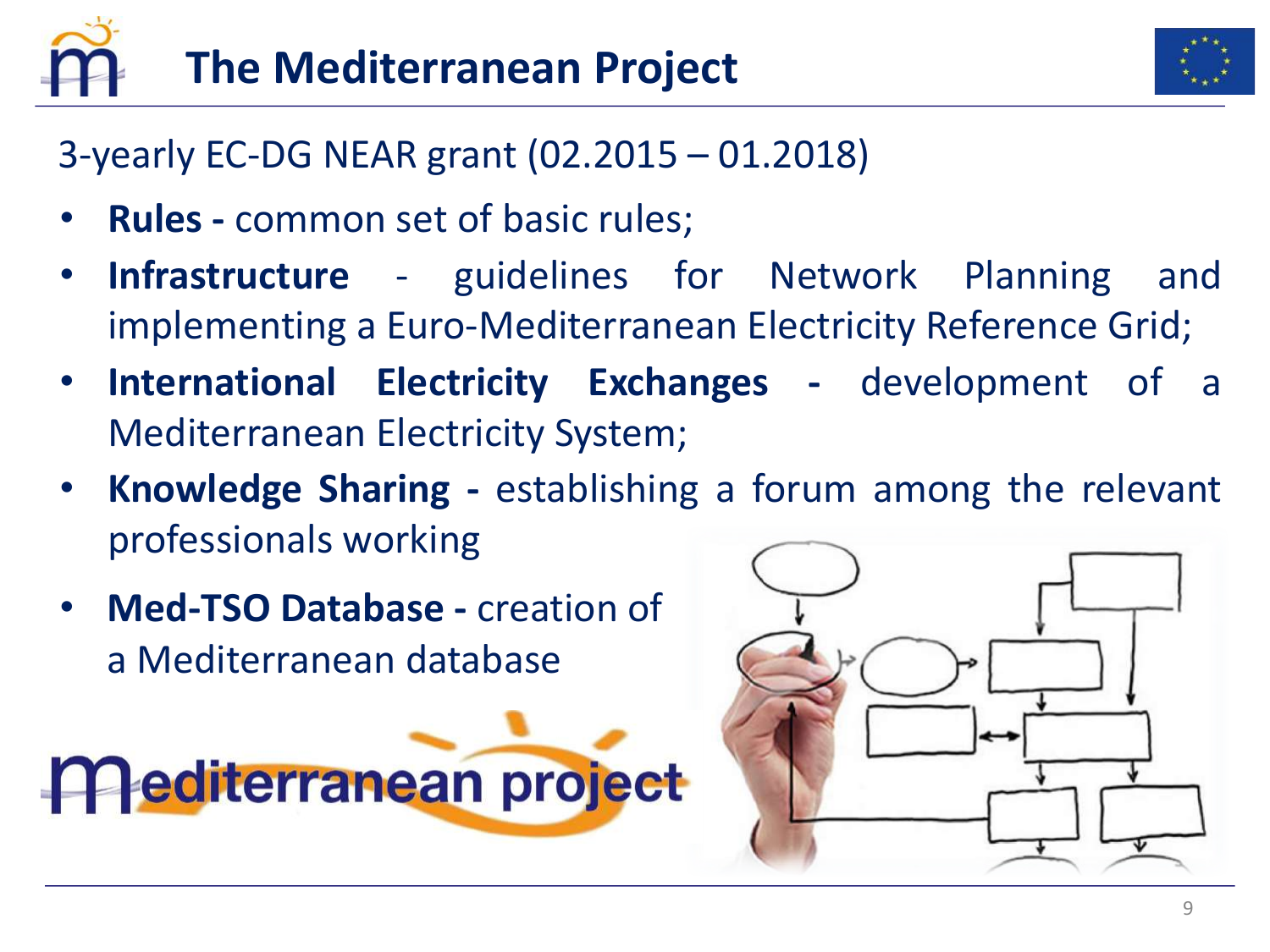# **Upgrading the grid: a game changer for RES Development**



- The production of electricity from renewable sources is soaring in the Mediterranean Region (one of the most sensitive regions to climate change in the world)
- This trend calls for a shift of paradigm in order to make the systems able to manage the flows of electricity produced through these sources, naturally affected by variability and unpredictability



Present and future Action Plan of Med-TSO focused on:

- Increasing the reliability and flexibility of the HV grids, with particular regards to the cooperation in the Ancillary Services
- Transferring knowledge and know-how, to permit a mutual increase of the expertise of the TSOs personnel in managing the challenges of the RES integration into their HV systems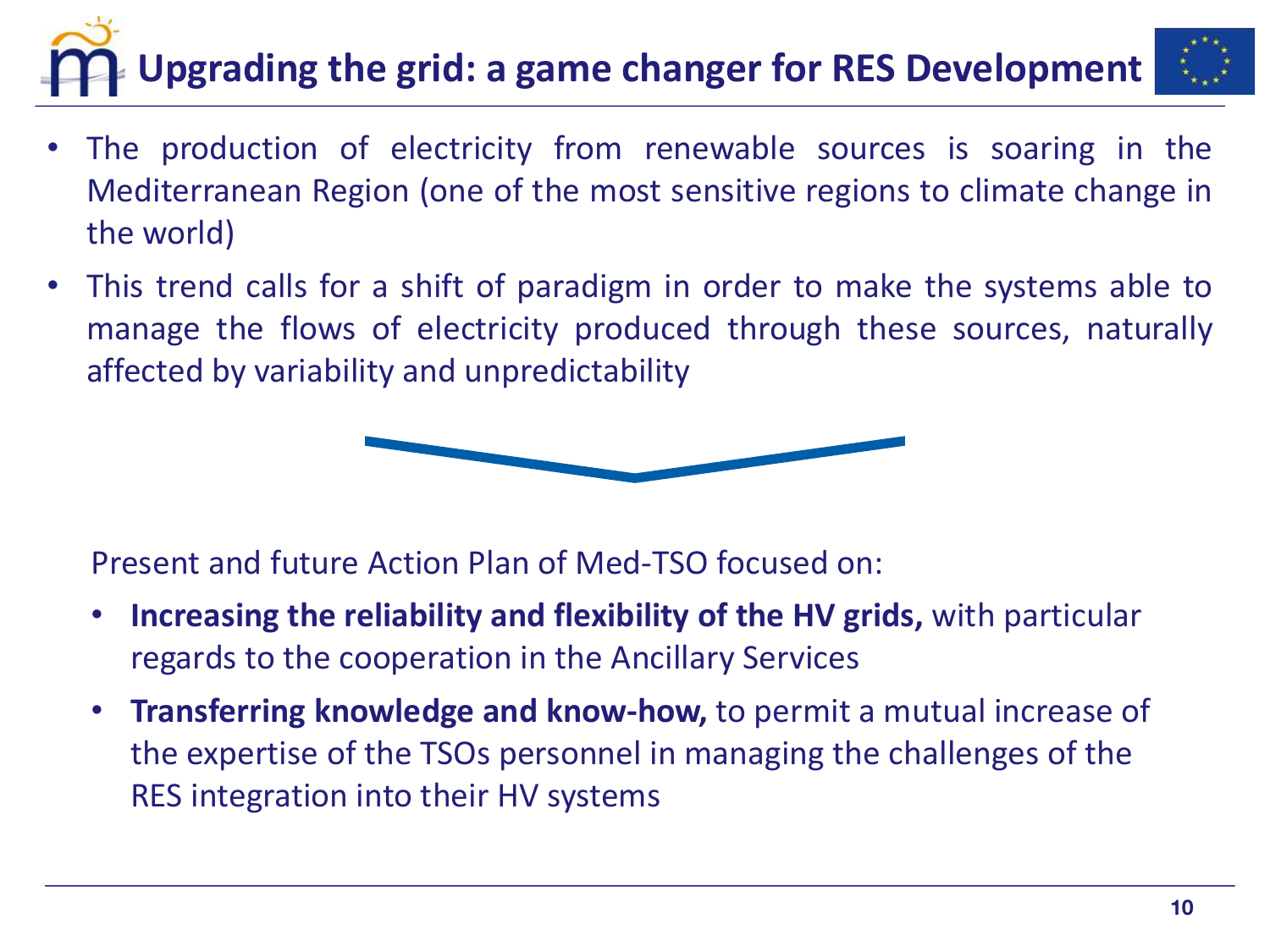



#### **a) Market and Network Studies**

- 2030 scenarios (ENTSOE-like) considering RES growth
- Studies on needed reinforcements and new interconnections for facilitating RES integration

#### **b) Sharing systems services to favor RES integration** (study on schemes and possibilities)

- Some non-EU countries have ambitious RES goals but limited electricity markets and smaller conventional generation parks to support such growth  $\rightarrow$  sharing of ancillary services
- Three "ingredients" (RES, interconnectors and sharing resources) appear to be key for supporting significant infrastructural, economic and social development in the Mediterranean region
- sharing ancillary services can be enhanced by market mechanisms, if they exist, but it can be also achieved by specific TSOs agreements even where there is no market
- need to invest in the grids for improving system stability

#### **c) CBA for new projects**

Similar to the ENTSO-E methodology applied at EU level (CO2 reduction, Level of RES integration allowed into the system thanks to the new projects, Environmental analysis)

#### **d) Knowledge Sharing**

- Experience of EU Med-TSO members (energy transition to be tackled soon)
- Workshop in Alger on 24-25 October, focused on "Renewable Energy Development and Integration in the Mediterranean Region" (Long-term Energy scenarios and RES development, Regional Cross border Exchanges and System services sharing, RES development National Cases and Experiences on RES integration)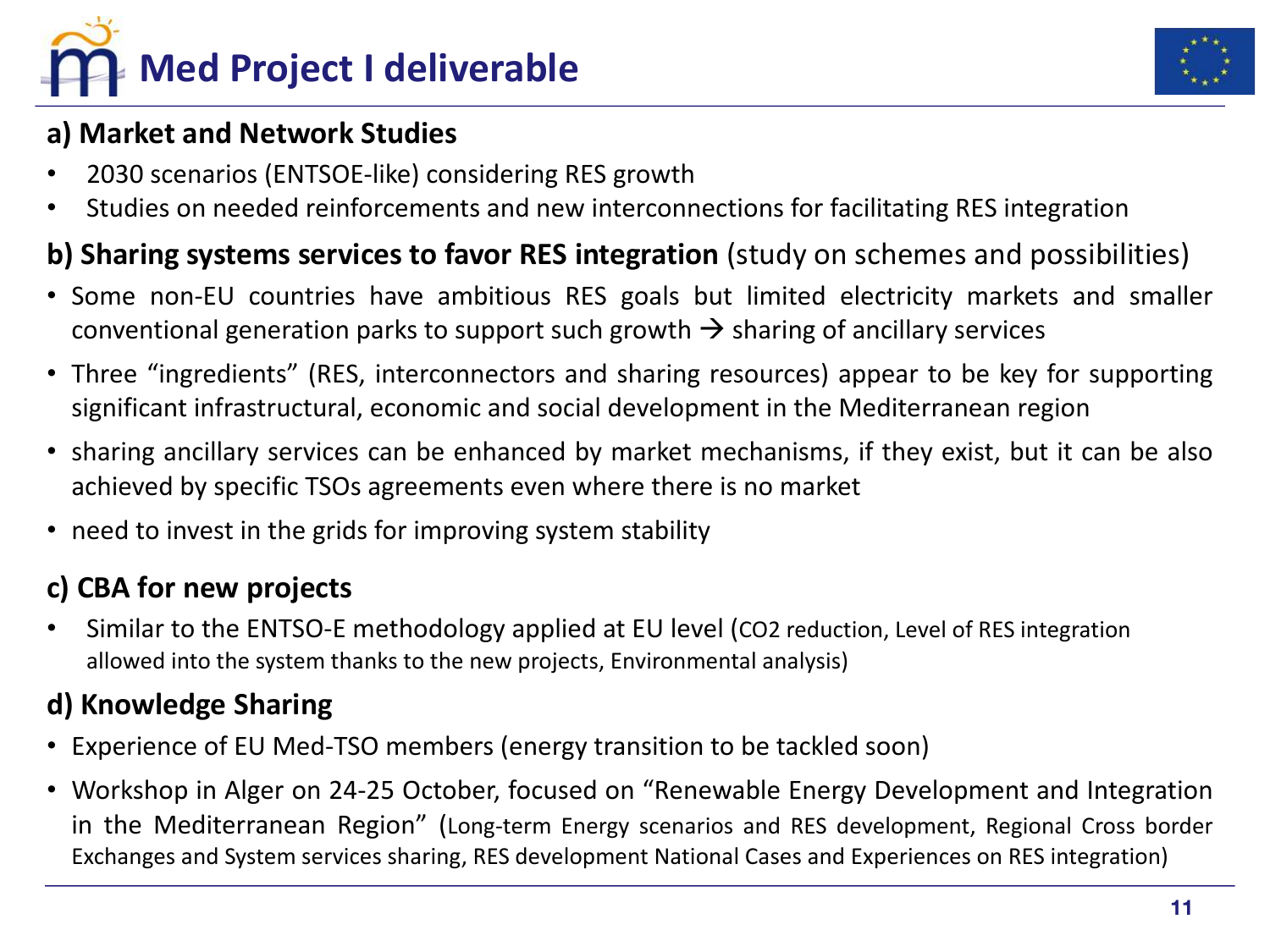



## **Objectives**

Promote the progressive integration and interconnection of Power Systems and the enhancement of cross-border electricity exchanges in the Mediterranean region by**:**

- **1. increase energy security and reliability**
- **2. favor greater RES penetration** by **facilitating their integration** (encouraging cost-effective RES exchanges both on the North-South and South-South axes)
- **3. increase the overall system efficiency**
- **4.** generate economies of scale in investments and operations



- **Improved platform for Multilateral cooperation**
- **Effective bridge between the Mediterranean TSOs** and other associations in the Region, combining knowledge, work and visibility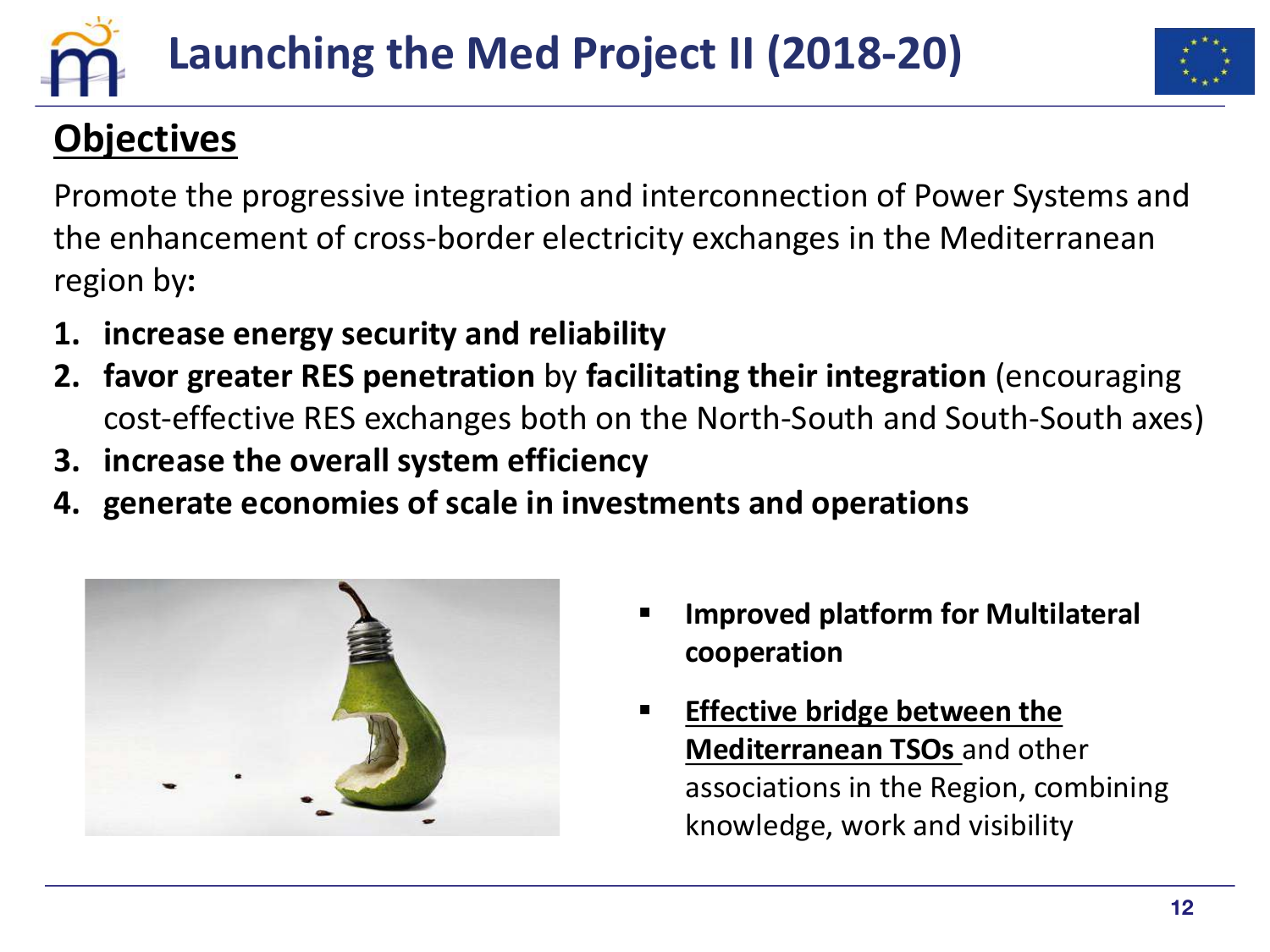



#### **Planning of infrastructure**

**Most of the projects deal with submarine HVDC interconnectors**

a) Rolling Mediterranean NDP (MNDP)

#### **Regulation & Power System Rules (in cooperation with MEDREG)**

- a) harmonization of technical rules and implementation of the zonal approach
- b) Transparency, incl. Transparency Assessment Report

#### **Scenarios Adequacy and Market Studies**

a) Mid/long-term scenarios and adequacy reports

#### **Grid & Markets integration**

- a) Business models for investments in interconnections (incl. RES integration)
- b) Impact of grid integration on climate change (energy efficiency)
- c) allocation of costs and risks for new investments
- d) Permitting procedures (assessment report)

#### **Operation of Power Systems**

- a) Common Web-Platform to gather information on cross-border interconnections;
- b) Periodical report on the behavior of the regional PS (operation data and KPIs)

#### **Training and Knowledge sharing**

- a) Organization of training sessions and regional workshops and events
- b) Promote Members interaction with Energy Strategic Projects in the Region